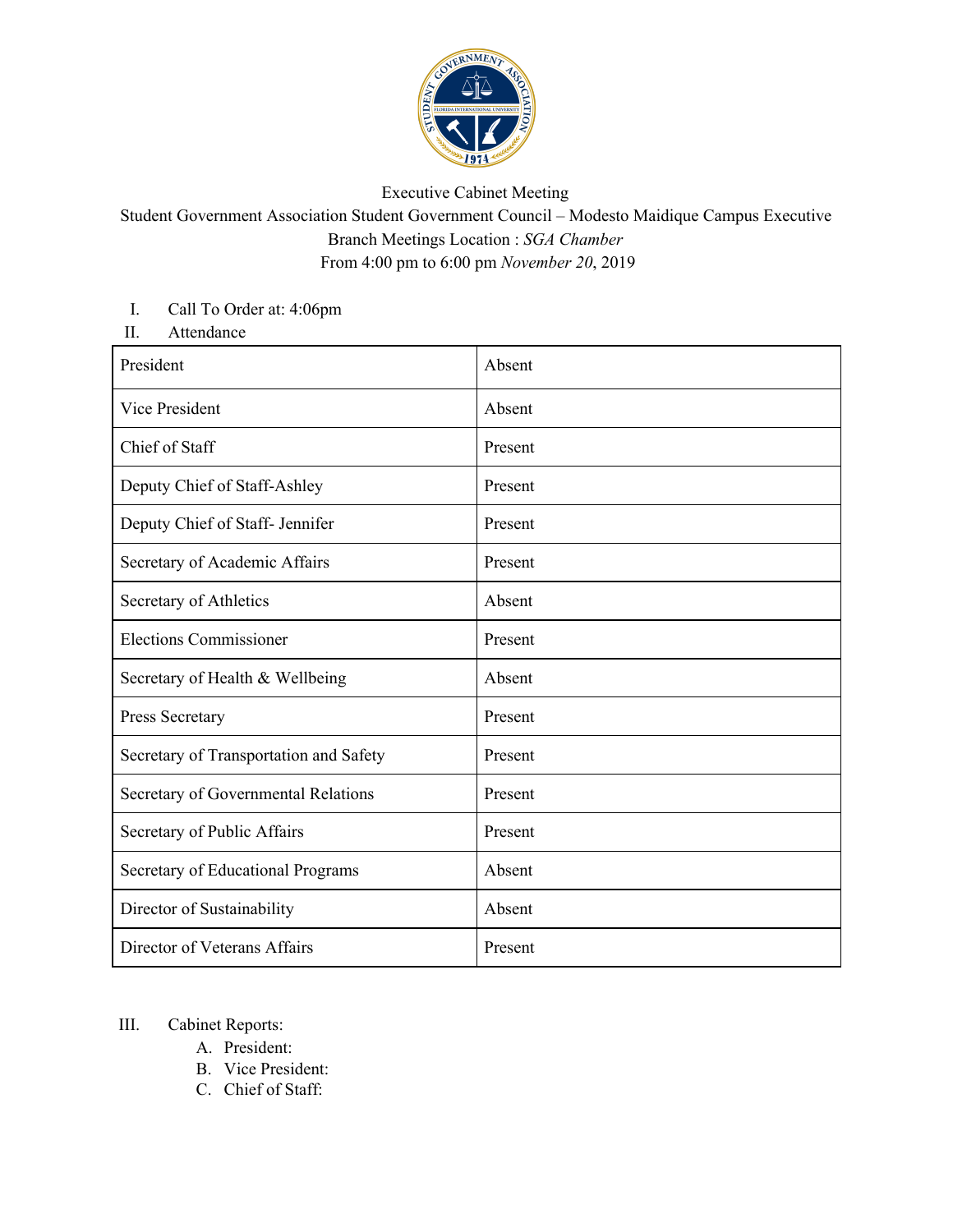- 1. We finished coming back from FSA
- 2. The bill for homelesses is getting introduced to the house floor
- 3. Student textbook tax bill is going to be put into an amendment on another bill.
- D. Deputy Chief of Staff-Ashley:
	- 1. Met with JP on Monday
	- 2. Met with Cody from financial services yesterday and we discussed workshop ideas for the financial literacy event for Spring semester.
	- 3. Working on the logistics about the All About Your Health Workshop that will be moved to the Week of Welcome for Spring
- E. Deputy Chief of Staff- Jennifer:
	- 1. Monday went to Senate and announced the potluck
	- 2. Meeting with Eric next wednesday from 10am-1pm
- F. Secretary of Academic Affairs:
	- 1. Met up tomorrow with emani to plan changemaker week
	- 2. Working with Ashley for the financial literacy for next semester.
- G. Secretary of Athletics:
- H. Elections Commissioner:
	- 1. Met with SPC president to promote election early on.
	- 2. January 28th talk about elections have designers come out and create your own logo. Met with my elections board today and discussed upcoming Spring semester
	- 3. We will be changing the elections code.
- I. Secretary of Health & Wellbeing:
- J. Press Secretary:
	- 1. This week me and my team met with JP
- K. Director of Sustainability:
- L. Secretary of Transportation and Safety:
	- 1. We had the Campus Safety Walk
		- a) Writing a report for facilities that could not be there
	- 2. Stop the bleed training TBD
- M. Director of Veterans Affairs:
	- 1. Trying to arrange a meeting with Liz and Sam for the Mental Health Initiative with CAPS
- N. Secretary of Governmental Relations:
	- 1. We had our event ready for today but had to push it back for the Spring semester because we were not able to communicate with the organizations in time.
- A. Secretary of Public Affairs:
	- 1. Contacted the different health organizations
		- a) Disability research center will be attending the fair
	- 2. Send emails for the reach in reach out event
	- 3. Sent out emails to all the greek organization on campus to do the chapter visits.
- B. Secretary of Educational Programs:
	- 1. Had a meeting with emerging leaders yesterday, reflected on retreat and what they got out of it and how they can use it towards sga. Went over improvement on next retreat.
	- 2. Groupchat is set up
	- 3. Went over the upcoming event which is recharge for final and encouraged them to sign up.